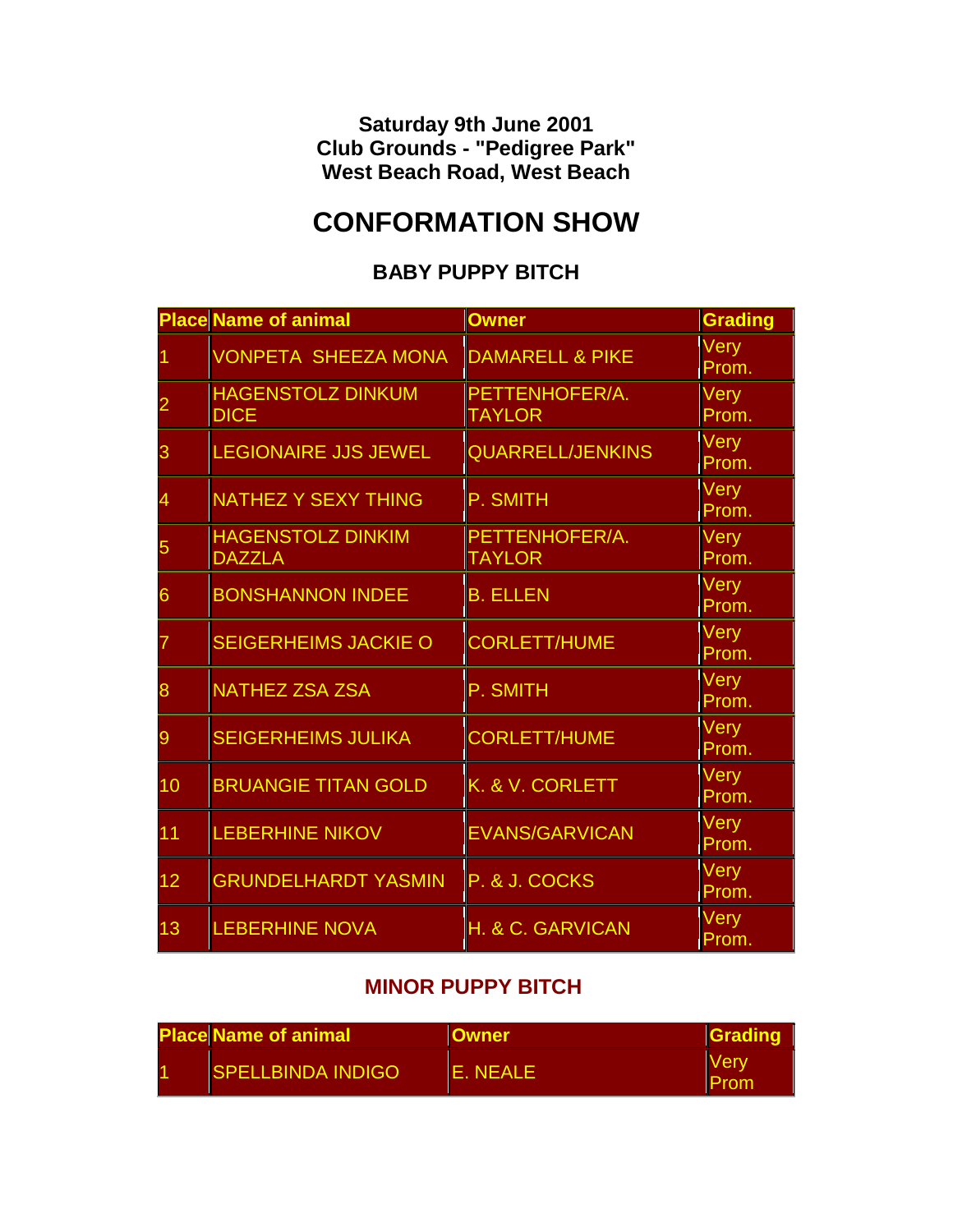| 2  | <b>BODECKA HERE WE GO</b>                | <b>J. JOSEPH</b>       | Very<br>Prom        |
|----|------------------------------------------|------------------------|---------------------|
|    | <b>VONPETA REGGIE</b>                    | <b>DAMARELL/PIKE</b>   | Very<br>Prom        |
| 4  | <b>STOBAR BRONTE</b>                     | <b>B. AUWENA</b>       | Very<br>Prom        |
| 5  | <b>FLICONA LYKA LUVA</b>                 | <b>B.W.ATTWOOD</b>     | Very<br>Prom        |
| 6  | <b>ADELORA SASHA</b>                     | NEDDERMEYER/STRACHAN   | <b>Very</b><br>Prom |
|    | <b>VONDOUSSA DEVIL</b><br><b>INSIDE</b>  | <b>HUEPPAUFF/LLOYD</b> | Very<br>Prom        |
| 8  | <b>HILLTOP DELLA</b>                     | <b>J. HUXLEY</b>       | Very<br>Prom        |
| 9  | <b>ADELORA TENNESSEE</b>                 | P. & A. O'GRADY        | Very<br>Prom        |
| 10 | <b>GRUNDELHARDT</b><br><b>XABRINA</b>    | P. & J. COCKS          | <b>Very</b><br>Prom |
| 11 | <b>RHOSYN QUEST FOR</b><br><b>GLORY</b>  | S. & C. COLLINS        | Prom                |
| 12 | <b>SAGENHAFT OLYMPIC</b><br><b>DREAM</b> | <b>MAYNE/PHILLIS</b>   | Prom                |
| 13 | <b>MOROKA FLAME</b>                      | A & A McPHERSON        | Prom                |

# **PUPPY BITCH**

|    | <b>Place Name of animal</b>                     | <b>Owner</b>                | Grading       |
|----|-------------------------------------------------|-----------------------------|---------------|
|    | <b>STOBAR ANSHCI</b>                            | <b>B. AUWENA</b>            | Very Prom     |
|    | <b>SHALEEDY JUST A CLASSIC</b>                  | <b>F. MOODY</b>             | Very Prom     |
|    | <b>ORRINSHIR UPTOWN GIRL</b>                    | <b>S. TAYLOR</b>            | Very Prom     |
|    | <b>SEIGERHIEMS HEIDI</b>                        | DUYVESTYN/FLYNN             | $ V$ ery Prom |
| 5  | <b>BONSHANNON GILLIAN</b>                       | JUGGINS/MICALLEFF Very Prom |               |
|    | <b>VOLKRISS SILHOUTTE</b>                       | McCLARE/TAPP                | Very Prom     |
|    | <b>JOHKAHRA MATILDA</b>                         | <b>T. LINES</b>             | Very Prom     |
|    | <b>VONRAUTEN MELISSA</b>                        | <b>G. MITCHELL</b>          | Very Prom     |
| 9  | <b>GILARSHA BLANCHE</b>                         | I. & R. ARCHBOLD            | Prom          |
| 10 | <b>GRUNDELHARDT WILD WITCH P &amp; J COCKS.</b> |                             | Prom          |

# **JUNIOR BITCH**

| <b>Place Name of animal   Owner</b> |  | <b>Grading</b> |
|-------------------------------------|--|----------------|
|-------------------------------------|--|----------------|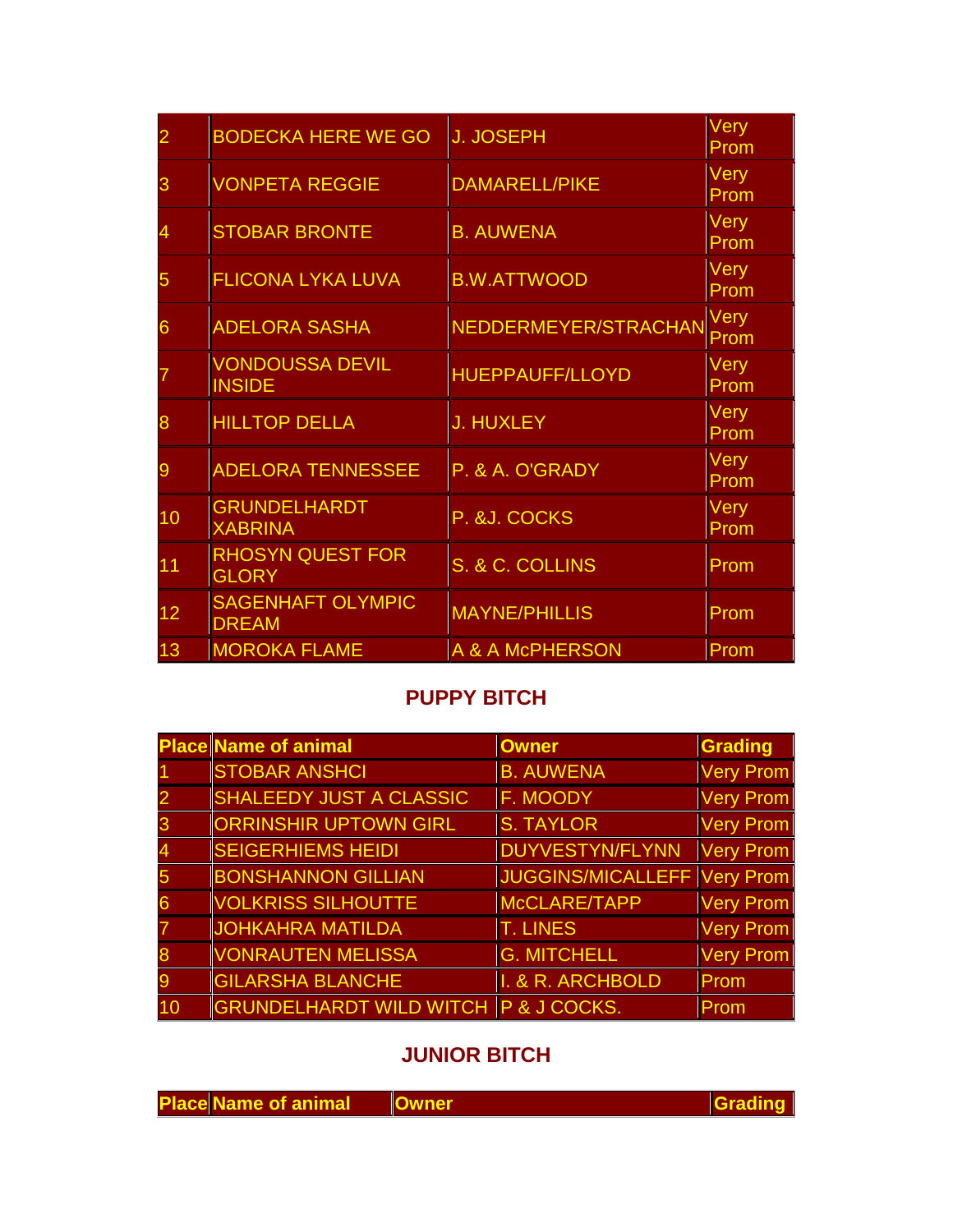|    | <b>WINBIRRA</b><br><b>ARTISTIC</b>        | R. & J. ORCHARD                                | <b>Very</b><br>Good |
|----|-------------------------------------------|------------------------------------------------|---------------------|
|    | <b>BLYTHEDALE</b><br><b>DARMA</b>         | J. & B. BLYTHE                                 | Very<br>Good        |
|    |                                           | ADELORA REMY AZ NEDDERMEYER/STRACHAN/SHAW Very | Good                |
|    | KWINTSHEUL<br><b>ABBEY ROAD AZ</b>        | <b>G. &amp; S. DUYVESTIN</b>                   | Very<br>Good        |
| 5  |                                           | ADELORA ROXY AZ NEDDYERMEYER/STRACHAN          | Very<br>Good        |
| 6  | <b>STOBAR XOPHIE</b>                      | <b>B. AUWENA</b>                               | Very<br>Good        |
|    | <b>TREYSHUTZ RAING</b><br><b>TO GO</b>    | R. & M. BUDARICK                               | Very<br>Good        |
| 8  | <b>HILLTOP ANSCHI</b>                     | <b>J. HUXLEY</b>                               | <b>Very</b><br>Good |
|    | <b>ORRINSHIR FANCY</b><br><b>ANNIE</b>    | <b>S. TAYLOR</b>                               | Very<br>Good        |
| 10 | <b>BRUANGIE PENNY</b><br><b>ROYALE AZ</b> | K. & V. CORLETT                                | Very<br>Good        |
| 11 | <b>REGALSHEP JUST</b><br><b>WITCHERY</b>  | <b>D. MAYNE</b>                                | Very<br>Good        |
| 12 | <b>ASTASIA GEORGA</b><br><b>AZ</b>        | <b>DOBSON</b>                                  | <b>Very</b><br>Good |

### **INTERMEDIATE BITCH**

|   | <b>Place Name of animal</b>                   | <b>Owner</b>               | Grading          |
|---|-----------------------------------------------|----------------------------|------------------|
|   | <b>SPELLBINDA HIGH SOCIETY AZ</b>             | A. ADAMS                   | Very Good        |
|   | <b>SPELLBINDA HONKY TONKGAL AZ P. VINCENT</b> |                            | Very Good        |
|   | *SHEPROSE IM INTRIGUING AZ                    | L. HUME                    | Very Good        |
|   | *VONPETA QUARTRO AZ                           | DAMARELL/PIKE              | Very Good        |
|   | *SAGENHAFT WAR CRY AZ                         | <b>J. &amp; C. TESTER</b>  | Very Good        |
| 6 | <b>BRONZEHUND RAGAMUFFIN</b>                  | II URIE                    | Very Good        |
|   | <b>GILARISHA ARING AFIRE Z</b>                | I. & R. ARCHBOLD Very Good |                  |
|   | *SHEPROSE HOLLYANNE AZ                        | <b>B. OWEN</b>             | <b>Very Good</b> |

# **OPEN BITCH**

| <b>Place Name of animal</b>            | <b>Owner</b> | <b>S</b> rading |
|----------------------------------------|--------------|-----------------|
| <b>ARRISTAR ECHO BEACH AZ JU. URIE</b> |              | Excellent       |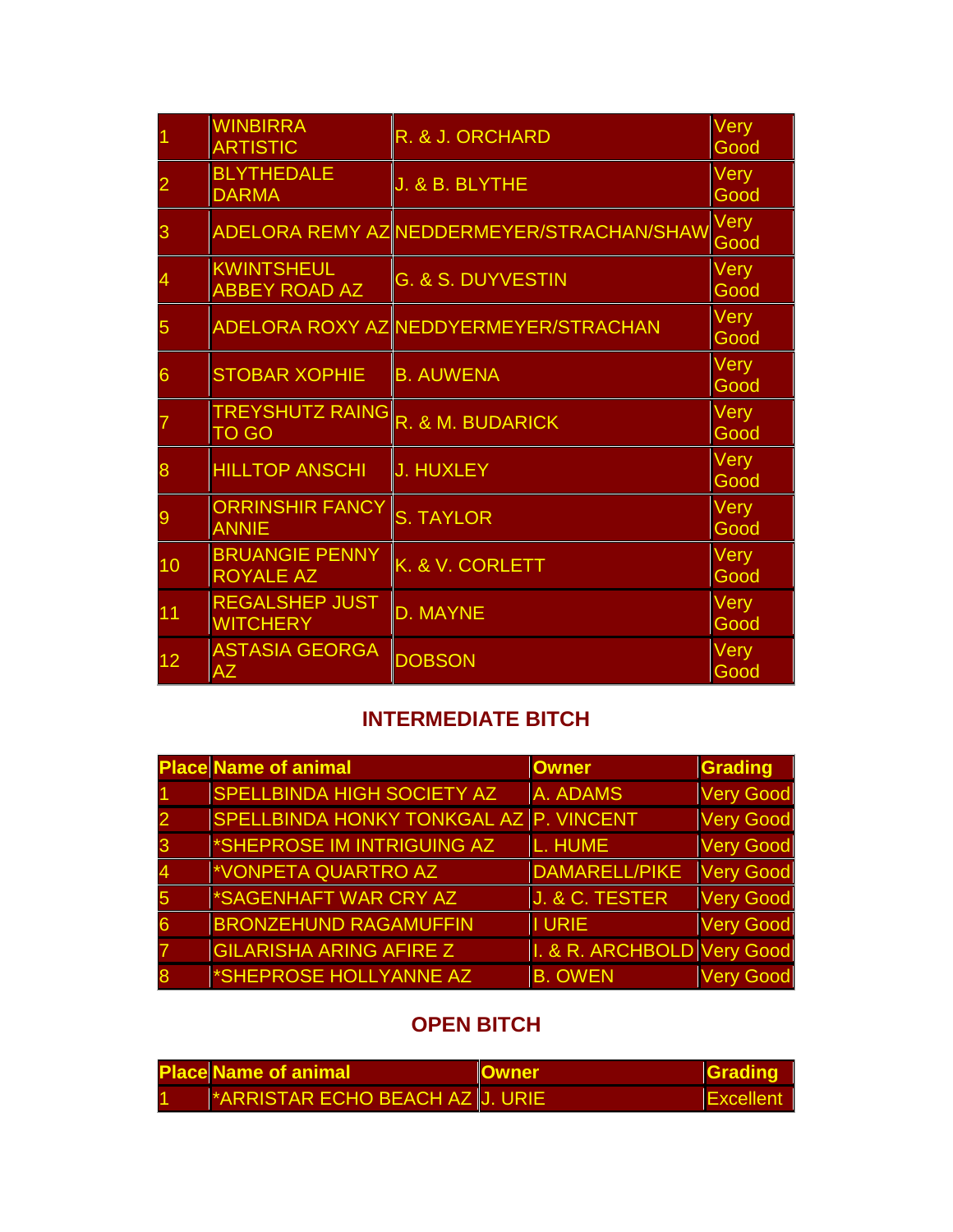# \*ARRISTAR ECHO BEACH AZ

# **CHALLENGE BITCH**

| $\overline{\mathbf{2}}$ | *TELLUS SOLOS WILD ONE<br><b>AZ</b>             | <b>ROBSON/TAPP</b>            | <b>Excellent</b> |
|-------------------------|-------------------------------------------------|-------------------------------|------------------|
| 3                       | <b>*WINBIRRA ELEGANCE A.Z</b>                   | <b>G CAFARI</b>               | <b>Excellent</b> |
| 4                       | *CH VONPETA EVA AZ                              | <b>DAMARELL/PIKE</b>          | <b>Excellent</b> |
| 5                       | <b>*JAIMON KLOUD AZ</b>                         | P. S.AVICKAS                  | <b>Excellent</b> |
| 6                       | <b>*MANPRINCE TOUCH O</b><br><b>CLASS AZ</b>    | <b>DUNN</b>                   | <b>Excellent</b> |
|                         | ∥*STRAWANA CLASSIC AZ                           | P. ORWIN                      | <b>Excellent</b> |
| 8                       | <b><i>*CRAISAN PETRA AZ</i></b>                 | R. & J. HAYSMAN               | <b>Excellent</b> |
| 9                       | <b>*SAGENHAFT SHEER</b><br><b>CHARM AZ</b>      | <b>J. &amp; C TESTER</b>      | <b>Excellent</b> |
| 10                      | <b>LEGIONAIRE NEVADA AZ</b>                     | <b>QUARREL/JENKINS</b>        | <b>Excellent</b> |
| 11                      | *SHEPROSE ELVIRA AZ                             | <b>R. SMABIL</b>              | <b>Excellent</b> |
| 12                      | *CRAISAN SERENA AZ                              | R. & J. HAYSMAN               | <b>Excellent</b> |
| 13                      | *VONPETA NADINE A.Z.                            | <b>W.&amp; J. O'LOUGHLIN</b>  | <b>Excellent</b> |
| 14                      | <b>*CRAISAN SELENE AZ</b>                       | T.& A. CAPRIOLI               | <b>Excellent</b> |
| 15                      | *ALDENHOVEN MAGENTA AZ<br><b>CD</b>             | <b>A. RUMBLE</b>              | <b>Excellent</b> |
| 16                      | *ALIMANDA POT O GOLD AZ                         | <b>J. &amp; E BUTTERFIELD</b> | <b>Excellent</b> |
| 17                      | <b>*RHOSYN KISS N TELL A Z</b>                  | M. & R. BUDARICK              | <b>Excellent</b> |
| 18                      | <b>*FLICONA KOKOMO AZ</b>                       | A. KASENKOW                   | <b>Excellent</b> |
| 19                      | ∥*VONRAUTEN DANIKA AZ                           | <b>G. MITCHELL</b>            | <b>Excellent</b> |
| 20                      | ∦*RHOSYN JOSY AZ                                | S. & C. COLLINS               | <b>Excellent</b> |
| 21                      | *HAGENSTOLZ YOU'RE A<br><b>ZIGGY AZ</b>         | J. & J. DeLUCIA               | <b>Excellent</b> |
| 22                      | *SEIGERHEIMS ELKE AZ                            | <b>HUME/FLYNN</b>             | Very<br>Good     |
| 23                      | <b>*CH. DENARGUN KISSIN</b><br><b>COUSIN AZ</b> | <b>J. BRABHAM</b>             | Very<br>Good     |
| 24                      | *ALIMANDA QUEEN O<br><b>HEARTS AZ</b>           | <b>BUTTERFIELD/GRIGSON</b>    | Very<br>Good     |
| 25                      | <b>*RHOSYN KOFFEE AZ</b>                        | <b>D. HALLING</b>             | Very<br>Good     |
| 26                      | *MELKIRRA ESPIRIT AZ                            | I. & L. HOLDEN                | Very<br>Good     |
| 27                      | <b>*FELDBACH DIVINE</b><br><b>INTALUDE AZ</b>   | <b>HUEPPUAFF/LLOYD</b>        | Very<br>Good     |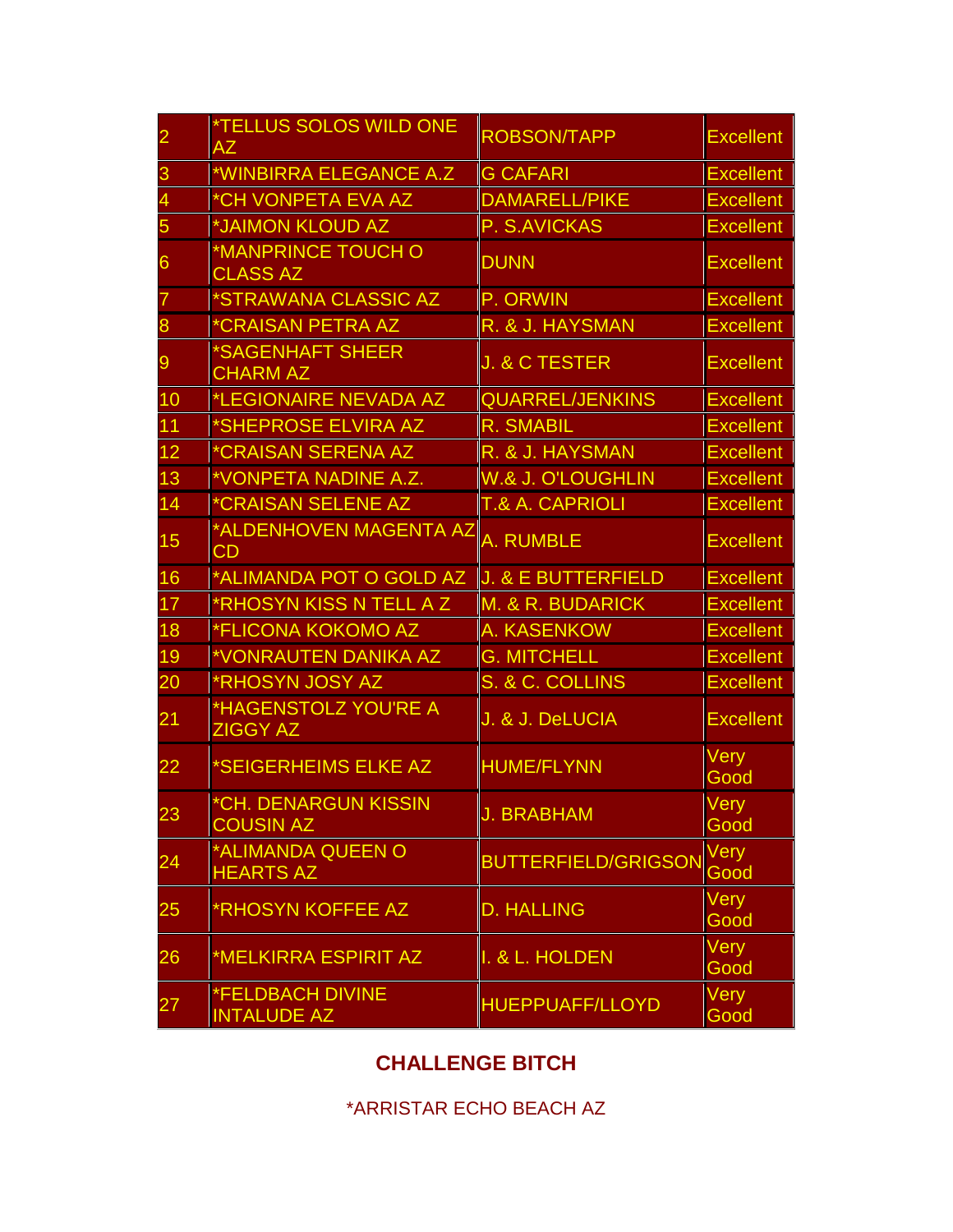# **RESERVE CHALLENGE BITCH**

### TELLUS SOLOS WILD ONE

## **BABY PUPPY DOG**

| <b>Place Name of animal</b>               | <b>Owner</b>                    | <b>Grading</b>      |
|-------------------------------------------|---------------------------------|---------------------|
| <b>NATCHEZ YOGI</b><br><b>BEAR</b>        | P. SMITH                        | <b>Very</b><br>Prom |
| <b>LEGIONAIRE JJS</b><br><b>JACKPOT</b>   | QUUARELL/JENKINS                | Very<br>Prom        |
| <b>VONRAUTEN</b><br><b>TOMMY</b>          | <b>G. MITCHELL</b>              | <b>Very</b><br>Prom |
| <b>SEIGERHEIMS JIM</b><br><b>BEAN</b>     | CORLETT/HUME                    | <b>Very</b><br>Prom |
| <b>SEIGERHEIMS JACK</b><br><b>DANIELS</b> | <b>B. OWEN</b>                  | Very<br>Prom        |
| <b>BRUANGIE</b><br><b>TALAHACHE</b>       | CORLETT/HUME                    | Very<br>Prom        |
| <b>SHEPHARDHILL</b><br><b>ENVY ME</b>     | <b>A. KASENKOW</b>              | Very<br>Prom        |
| <b>HAGENSTOLZ EL</b><br><b>EGO</b>        | DeLUCIA/TAYLOR/PETTENHOFER Prom |                     |

### **MINOR PUPPY DOG**

| <b>Place Name of animal</b>   | <b>Owner</b>            | Grading          |
|-------------------------------|-------------------------|------------------|
| <b>RHOSYN QUEST FOR POWER</b> | <b>WHELAN/COLLINS</b>   | Very Prom        |
| <b>HILLTOP CATO</b>           | J. HUXLEY               | Very Prom        |
| <b>LASSLAND STORM BREWING</b> | C. & L. GARNDER         | <b>Very Prom</b> |
| <b>SPELLBINDA INDIPENCE</b>   | P. VINCENT              | Very Prom        |
| <b>LASSLAND STORM TROOPER</b> | A. & A McPHERSON        | Very Prom        |
| <b>VONDOUSSA DANIHER</b>      | <b>I &amp; M. COOKE</b> | <b>Very Prom</b> |
| <b>RHOSYN RUSTY</b>           | N. GREEN                | Very Prom        |

### **PUPPY DOG**

| <b>Place Name of animal</b>    | <b>Owner</b>                 | Grading                        |
|--------------------------------|------------------------------|--------------------------------|
| <b>ARKAHLA GONZO</b>           | W. & J. O'LOUGHLIN Very Prom |                                |
| <b>TAURORN JAZZMAN</b>         | <b>B. FIELDER</b>            | $\sqrt{\frac{1}{1}}$ Very Prom |
| <b>SEIGERHIEMS GO FOR GOLD</b> | <b>HUME/FLYNN</b>            | $\sqrt{\frac{1}{2}}$ Very Prom |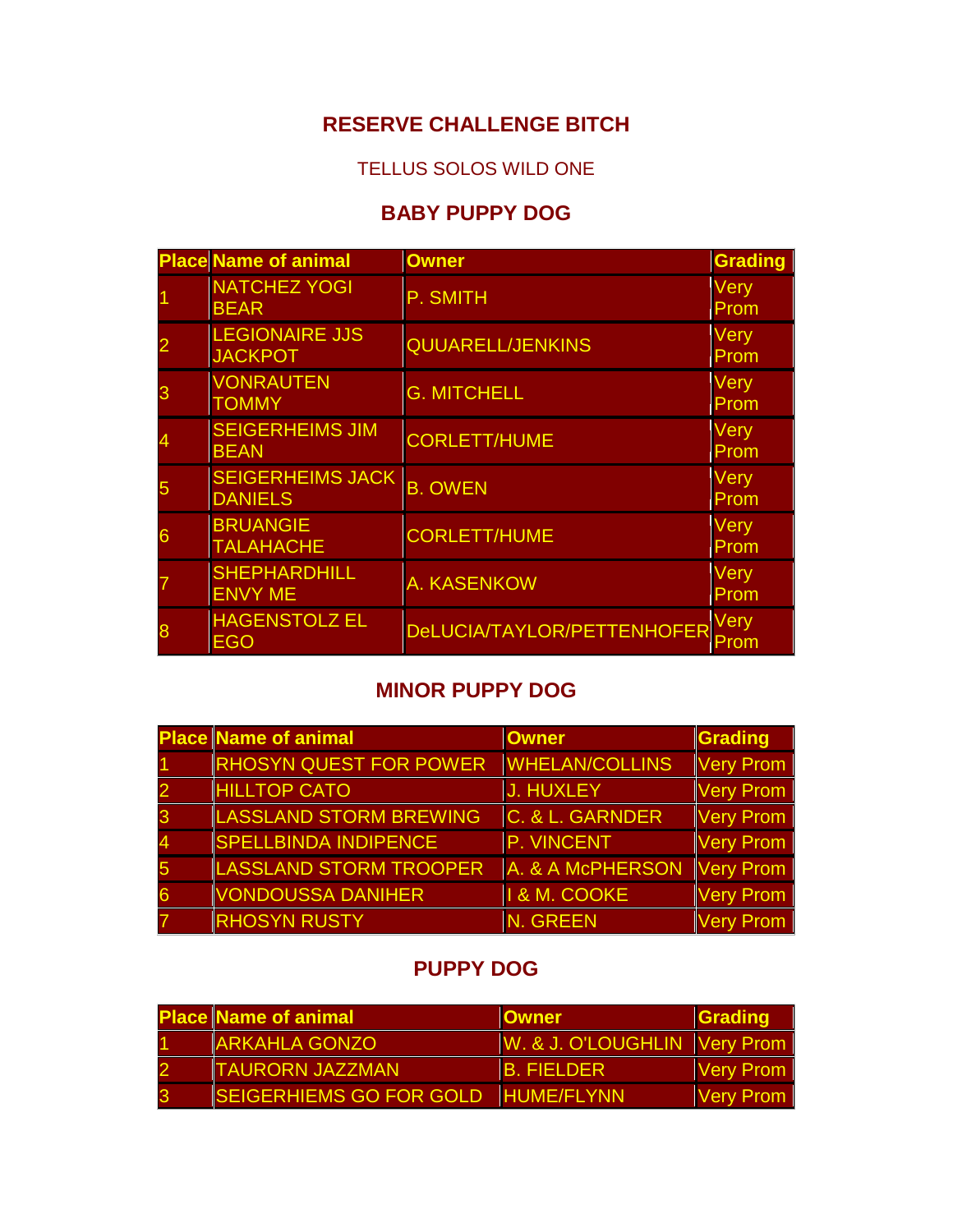| <b>SEIGERHIEMS HUNTER</b> |
|---------------------------|
|---------------------------|

 $\vert$  SEIGERHIGMS  $\vert$  SEIGERHIGMS Very Prom  $\vert$ 

### **JUNIOR DOG**

| <b>Place Name of animal</b>       | <b>Owner</b>              | Grading          |
|-----------------------------------|---------------------------|------------------|
| INKARA LIVIN LAVIDA LOCA AZ       | M. & V ROBSON             | Very Good        |
| <b>BRUANGIE PHEONIX RISING AZ</b> | K. & V. CORLETT Very Good |                  |
| <b>BONSHANNON FURY AZ</b>         | <b>IDUNN</b>              | <b>Very Good</b> |
| <b>ILEBERHINE IJAZ AZ</b>         | <b>IR. EVANS</b>          | <b>Very Good</b> |

# **INTERMEDIATE DOG**

| <b>Place Name of animal</b>                     | <b>Owner</b>              | <b>Grading</b>      |
|-------------------------------------------------|---------------------------|---------------------|
| *VONPETA QUESTOR AZ                             | DAMARELL/PIKE             | Very<br>Good        |
| *BODECKA GRAND SLAM AZ H.Neg                    | <b>J.JOSEPH</b>           | Very<br>Good        |
| *CRAISAN THUMPA AZ                              | R. & J.<br><b>HAYSMAN</b> | <b>Very</b><br>Good |
| *VOLKRISS JACK HAMMER                           | <b>BERRY</b>              | Very<br>Good        |
| <b>HAGENSTOLZ WHATA STYLE AZ</b><br><b>Hneg</b> | R. & C. McNICOL           | Very<br>Good        |
| <b>OBICAN ALLEGIANCE</b>                        | N. McCLARE                | Very<br>Good        |

### **OPEN DOG**

| <b>Place Name of animal</b>              | <b>Owner</b>                      | Grading          |
|------------------------------------------|-----------------------------------|------------------|
| * CH LEITUNGEN PRINCE ROWDY<br>AZ H. Neg | <b>T. LINES</b>                   | <b>Excellent</b> |
| *ADELORA MARCUS AZ H.Neg                 | G. SIMS                           | <b>Excellent</b> |
| <b>*STERNBACH MONTANA AZ</b>             | <b>BAINBRIDGE/ELLEN</b> Excellent |                  |
| *Sing CH. NITRO VON TRONJE a Z<br>H. Neg | <b>TGB. LIAT</b>                  | <b>Excellent</b> |
| *GEWALT ROGUE WARRIOR AZ H<br><b>Neg</b> | S. & V CROZIER                    | Excellent        |
| *ADALRIC BULLETTS N BALLS AZ<br>H Neg    | <b>QUARREL/JENKINS Excellent</b>  |                  |
| *RHOSYN ICE LORD A Z H. Neg              | <b>S. PITTELLI</b>                | <b>Excellent</b> |
| <b>ASTASIA WLO A Z</b>                   | <b>DOBSON</b>                     | <b>Excellent</b> |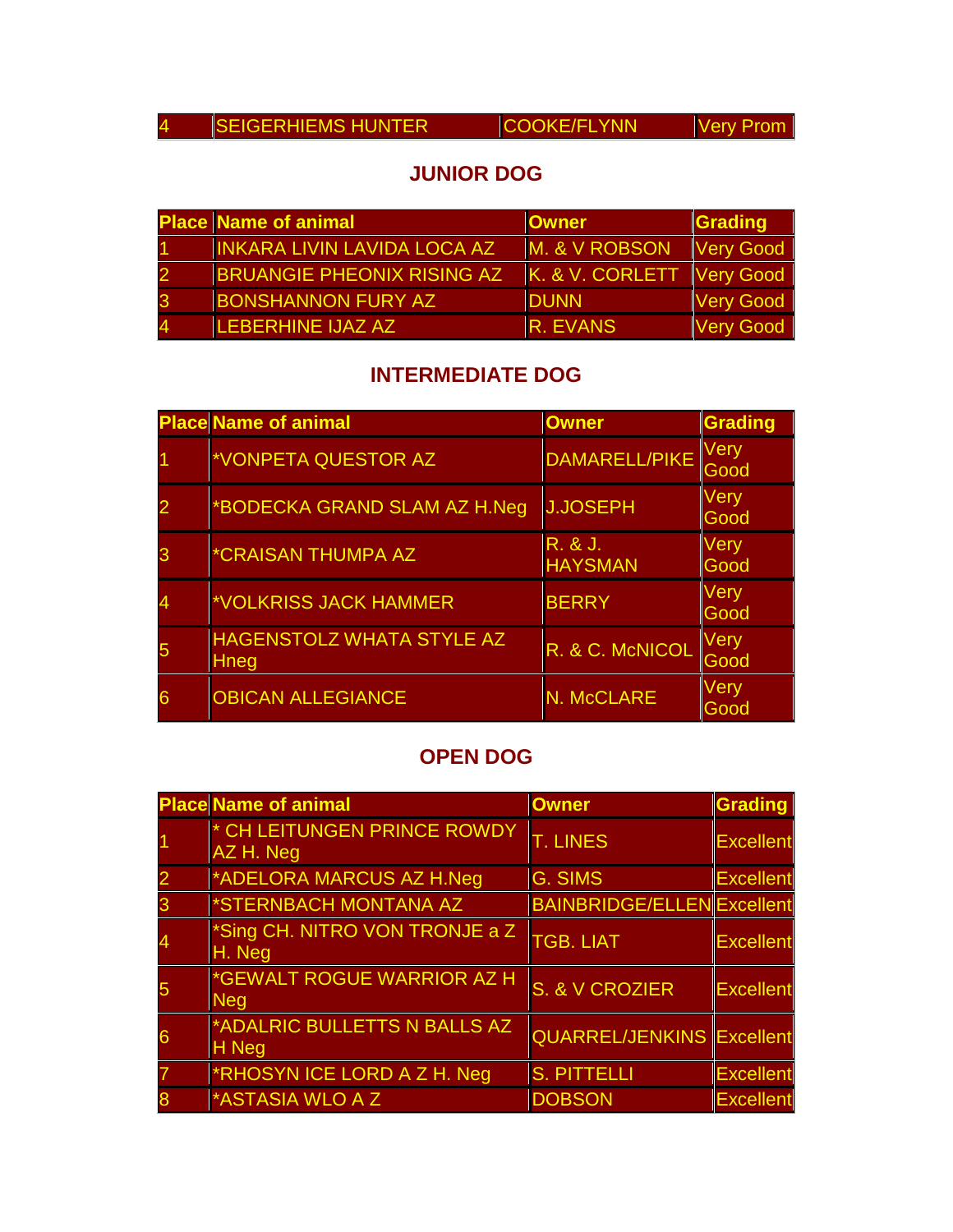|    | <b>AMBALA RONALD BELFORD A Z</b><br>H.Neg | V. RUMSEY       | Excellent |
|----|-------------------------------------------|-----------------|-----------|
| 10 | <b>FRHOSYN KRISKROSS A Z H.Neq</b>        | S. & C. COLLINS | Excellent |
|    | <b>MELKIRRA EXCEL A Z</b>                 | I. & L. HOLDEN  | Excellent |
| 12 | MANPRINCE QUICKAS FLASH AZ                | <b>S. JOHNS</b> | Excellent |

### **CHALLENGE DOG**

### \*CH LEITUNGEN PRINCE ROWDY AZ H.Neg

# **RESERVE CHALLENGE DOG**

\*VONPETA QUESTOR AZ

# **OBEDIENCE TRIAL**

# **UTILITY DOG**

# NO. QUALIFIERS

# **UTILITY BITCH**

| <b>Place Name of animal</b>      | <b>I</b> lOwner    | <b>Points</b> |
|----------------------------------|--------------------|---------------|
| <b>OC INIFF STREET CREDIT AD</b> | <b>IJ. WILMOT</b>  | 185           |
| <b>ICESTON BRIGITTA UD.</b>      | <b>IG.W. BAKER</b> | 174           |

### **OPEN DOG**

| <b>Place</b> | Name of animal             | <b>Owner</b>       | <b>Points</b> |
|--------------|----------------------------|--------------------|---------------|
|              | <b>INIFF EXCALIBUR CDX</b> | <b>J. WILMOT</b>   | 186           |
|              | <b>AMBALA CHEVIOT CD</b>   | <b>G. DeRIDDER</b> | 184           |
|              | <b>IADELORA ORION CD</b>   | P. & A O'GRADY     | 177           |

# **OPEN BITCH**

NO. QUALIFIERS

# **NOVICE DOG**

| <b>Place</b> Name of animal  | <b>Owner</b>         | <u> IPoints</u> |
|------------------------------|----------------------|-----------------|
| <b>ISHEPROSE GAY GAMBIER</b> | <b>P. K. BATURIN</b> |                 |